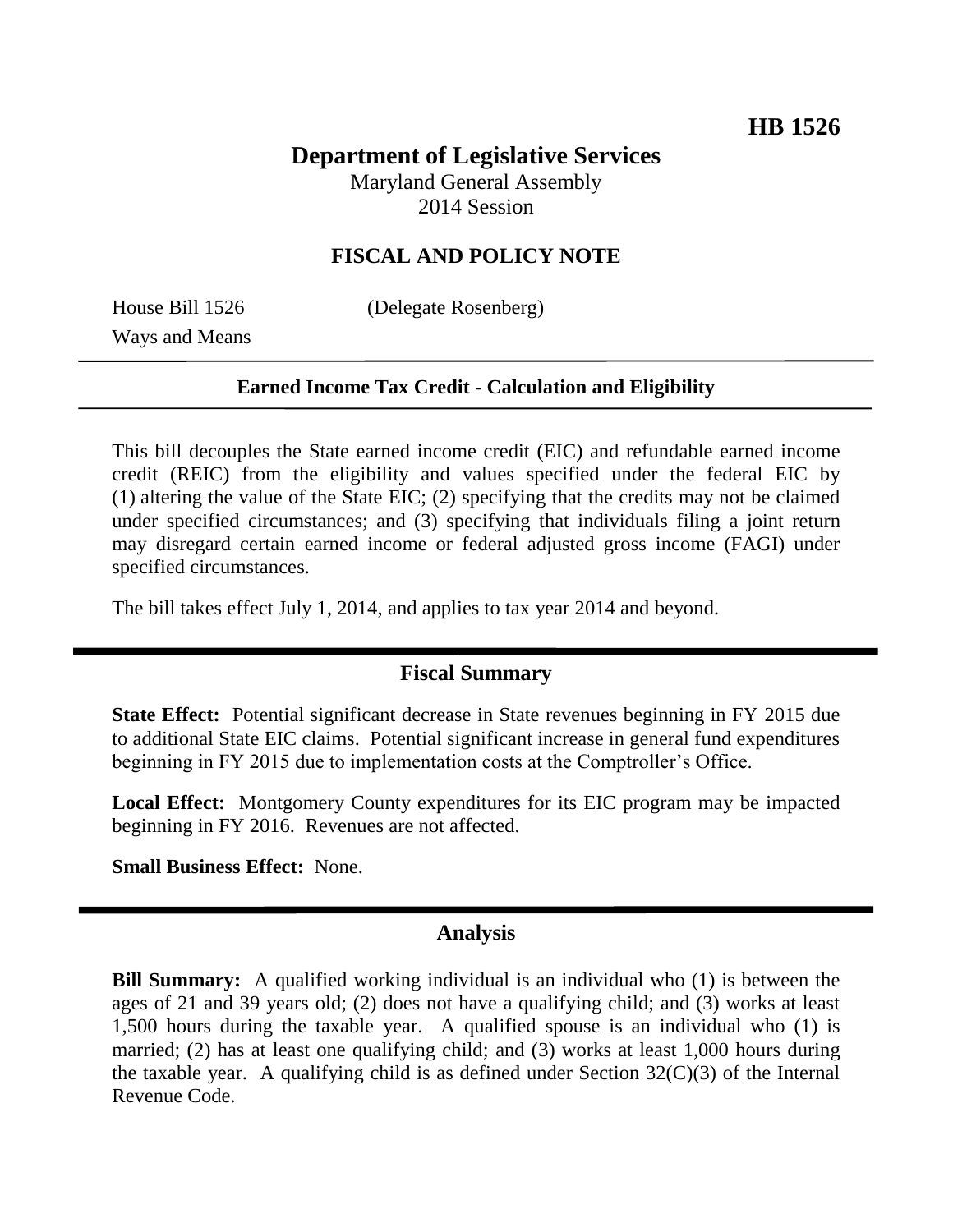The bill specifies that the value of the State EIC is equal to:

- 50% of the value of the federal EIC for an individual with one qualifying child if the individual is (1) a qualified spouse; (2) a qualified working individual; or (3) an individual with a qualifying child that is at least six years old;
- 75% of the value of the federal EIC for an individual with one qualifying child if the individual has a qualifying child between the ages of three years and five years old; or
- 100% of the value of the federal EIC for an individual with one qualifying child if the individual has a qualifying child aged two years old or younger.

The bill also specifies that in calculating the value of the State EIC or REIC, an individual filing a joint return may calculate the individual's FAGI or earned income without regard to a qualifying spouse's FAGI or earned income. A qualified spouse or qualified working individual with FAGI or earned income of 200% or greater than the federal poverty income guidelines may not claim the State EIC or REIC.

**Current Law/Background:** The State conforms to the eligibility and criteria under the federal EIC. An individual can claim a State EIC equal to 50% of the federal credit allowed. The amount of the credit cannot exceed the taxpayer's tax liability in that tax year. An individual who qualifies for the federal EIC can claim a refundable State EIC equal to 25% of the federal credit, minus any pre-credit State income tax liability. To the extent provided, a county refundable EIC is the amount by which five times the federal EIC multiplied by the county income tax rate exceeds the county income tax liability.

For more information on the State and federal EIC, please consult the fiscal and policy note for House Bill 198: [http://mgaleg.maryland.gov/2014rs/fnotes/bil\\_0008/hb0198.pdf](http://mgaleg.maryland.gov/2014rs/fnotes/bil_0008/hb0198.pdf)

A recent Brookings Institution proposal advocated raising the minimum wage and altering the benefits provided under the federal EIC. The bill proposes some of the changes included in this proposal. The proposal increased federal EIC benefits (1) for young adults (aged 21 years to 39 years) who do not have dependent children and work at least 1,500 hours; (2) married couples that include two workers as long as the lower-earning spouse works at least 1,000 hours per year; and (3) certain families with very young children. The proposal would also cut benefits to those with more than one child, those with older children, and childless workers over the age of 39 years old that work less than 1,500 hours per year. The Brookings Institution notes that the proposal would prioritize full-time work over part-time employment, young children over large families, and young single adults over older ones. Although the Brookings Institution analysis estimates that the proposal would be a no-cost proposal to decrease poverty, other analysts question the effects of increasing incentives for going from